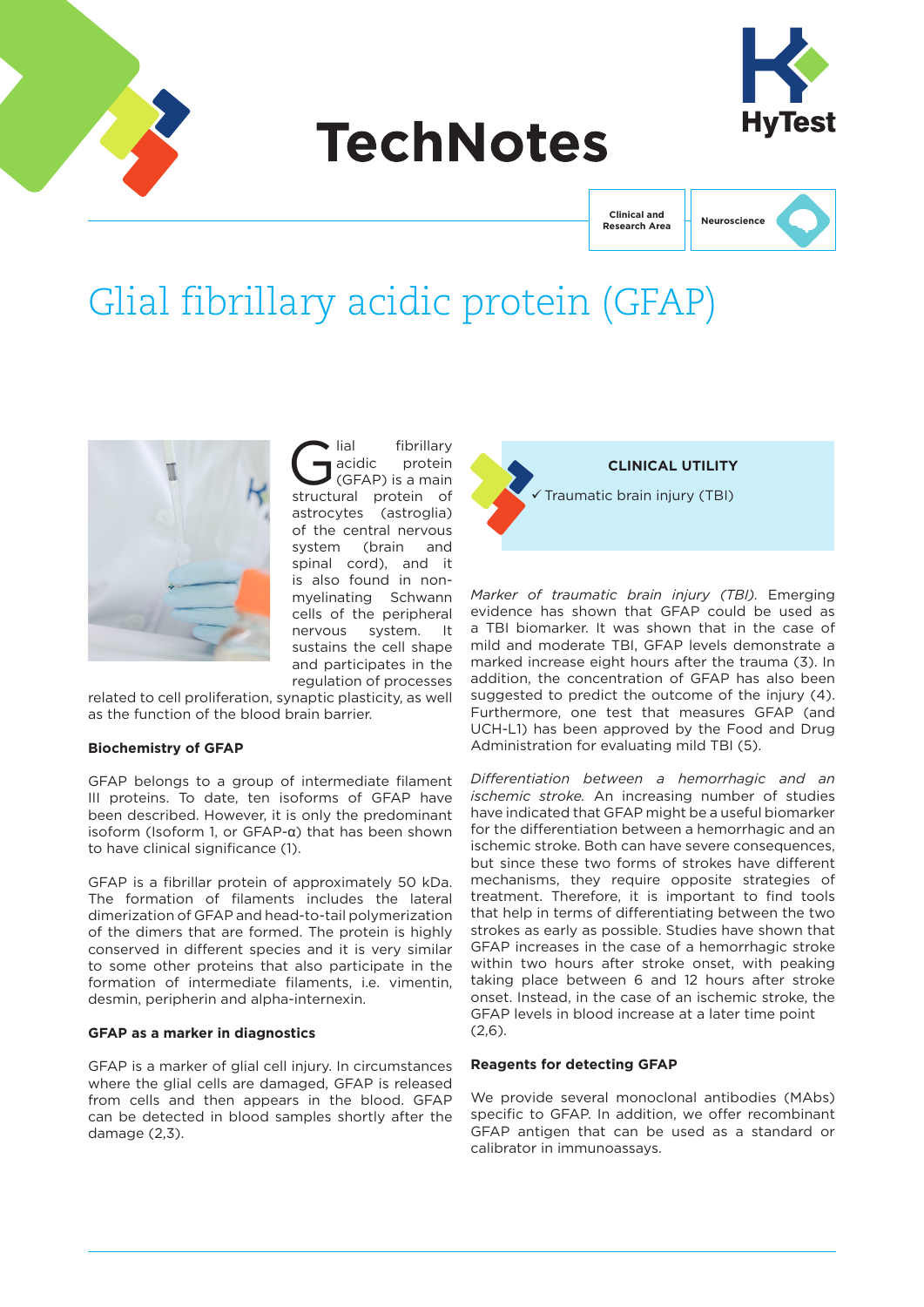#### **Monoclonal antibodies specific to GFAP**

HyTest offers several well-characterized monoclonal antibodies (MAbs) that are specific to GFAP and which may be used for the quantification of GFAP in serum, plasma or cerebrospinal fluid.

#### **Sandwich immunoassays for GFAP detection**

For the detection of GFAP in citrate or heparin plasma samples or in serum samples using a sandwich immunoassay, we recommend four different MAb combinations (see Table 1). These pairs showed no cross-reactivity to vimentin, desmin and peripherin. A calibration curve using the GFAP83cc–GFAP81cc prototype assay is shown in Figure 1.

**Table 1. Recommended capture-detection pairs.** Data is based on the results that were obtained using a sandwich chemiluminescence immunoassay (CLIA). LoD= limit of detection.

| <b>Capture MAb</b> | <b>Detection MAb</b> | LoD (pg/ml) |
|--------------------|----------------------|-------------|
| GFAP83cc           | GFAP81cc             | 4.8         |
| GFAP94cc           | GFAP98cc             | 15.3        |
| GFAP15cc           | GFAP81cc             | 13.3        |
| GE5                | GFAP98cc             | 74          |

#### **Detection of GFAP in clinical samples**

Figure 2 illustrates the detection of GFAP in plasma samples that were obtained from patients with either a hemorrhagic (N=5) or an ischemic (N=5) stroke using the GFAP83cc–GFAP81cc assay. All of the samples were taken within the first 12 hours following the injury. The prototype assay only detected GFAP in the plasma samples from patients who suffered a hemorrhagic stroke. This is in line with the results from other studies and suggests that GFAP can be used for discriminating these two types of strokes. In ischemic strokes, the level of GFAP should only increase at a later time point.



**Figure 2. GFAP was measured in plasma samples from hemorrhagic and ischemic stroke patients by using the GFAP83cc–GFAP81cc prototype assay.**



The MAbs GFAP15cc, GFAP81cc, GFAP83cc and GF5 are applicable in immunohistochemistry. An example of staining GFAP in glial cells by using GFAP81cc is shown in Figure 3.



**Figure 3. Staining of GFAP in cultivated glial cells.**  Primary antibody: GFAP81cc. Secondary antibody: Antimouse polyclonal antibodies conjugated with Alexa-488 (green).



**Figure 1. Calibration curve for the GFAP83cc–GFAP81cc (capture-detection) pair using native GFAP as the antigen.**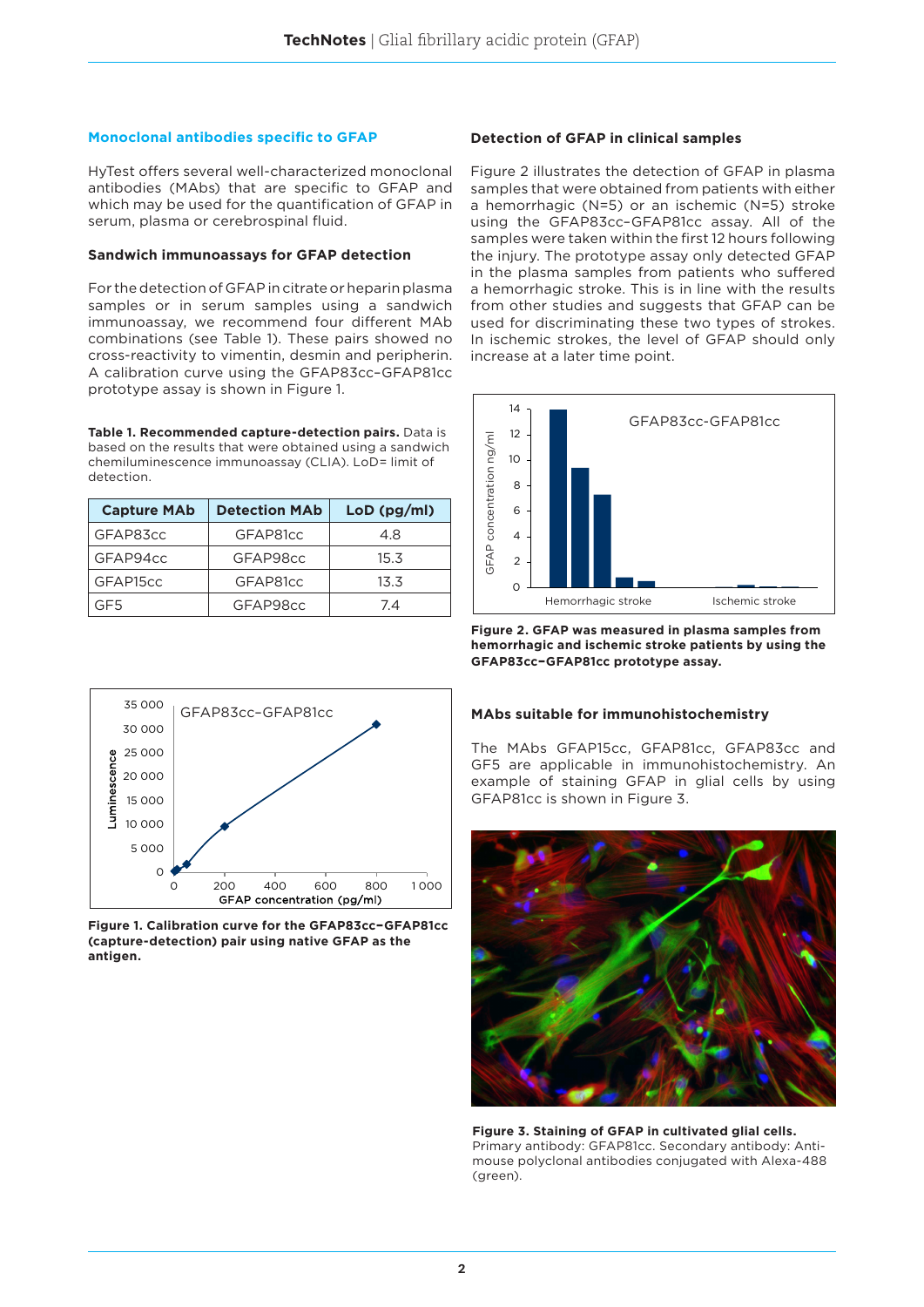#### **Recombinant GFAP**

HyTest recombinant GFAP is suitable to be used as a standard or calibrator in immunoassays. The antigen consists of amino acids 60-383 of human GFAP and it is expressed in *E. coli.* Purity of the antigen is over 90%. SDS-PAGE of recombinant GFAP reveals that it migrates as one band with apparent molecular weight of 34 kDa (see Figure 4).

It should be noted that GFAP is a fibrillar protein and prone to polymerization. Also the recombinant GFAP has a tendency to form dimers and thus the purified protein preparation likely always contains some amount of dimeric GFAP.



**Figure 4. SDS-PAGE of recombinant GFAP fragment under reducing conditions in a gradient gel (4-20%).**  2.5 µg of purified protein was loaded on the gel.

### **To avoid precipitation of recombinant GFAP**

Polymerization of GFAP may eventually lead to precipitation of the protein upon storage. Polymerization depends on conditions such as temperature, concentration and buffer used. We recommend storing the protein preparations at -70°C, reconsituting the lyophilized product to its initial concentration (always less than 1 mg/mL) and avoid using buffers with high ionic stregth such as PBS.

#### **Recombinant GFAP tolerates freeze-thaw cycles**

We tested the immunochemical stability of recombinant GFAP after repeated freeze-thaw cycles. Lyophilized protein was reconstituted in distilled water or 1% BSA. The immunoreactivity, as measured using GFAP83cc–GFAP81cc prototype assay, did not change significantly when the protein was subjected to ten freeze-thaw cycles (see Figure 5).



**Figure 5. Freeze-thaw stability of recombinant GFAP.**  Lyophilized recombinant GFAP reconstituted to distilled water or to 1% BSA was subjected to ten freeze-thaw cycles. Immunoreactivity after each cycle was measured using a sandwich immunoassay (GFAP83cc–GFAP81cc).